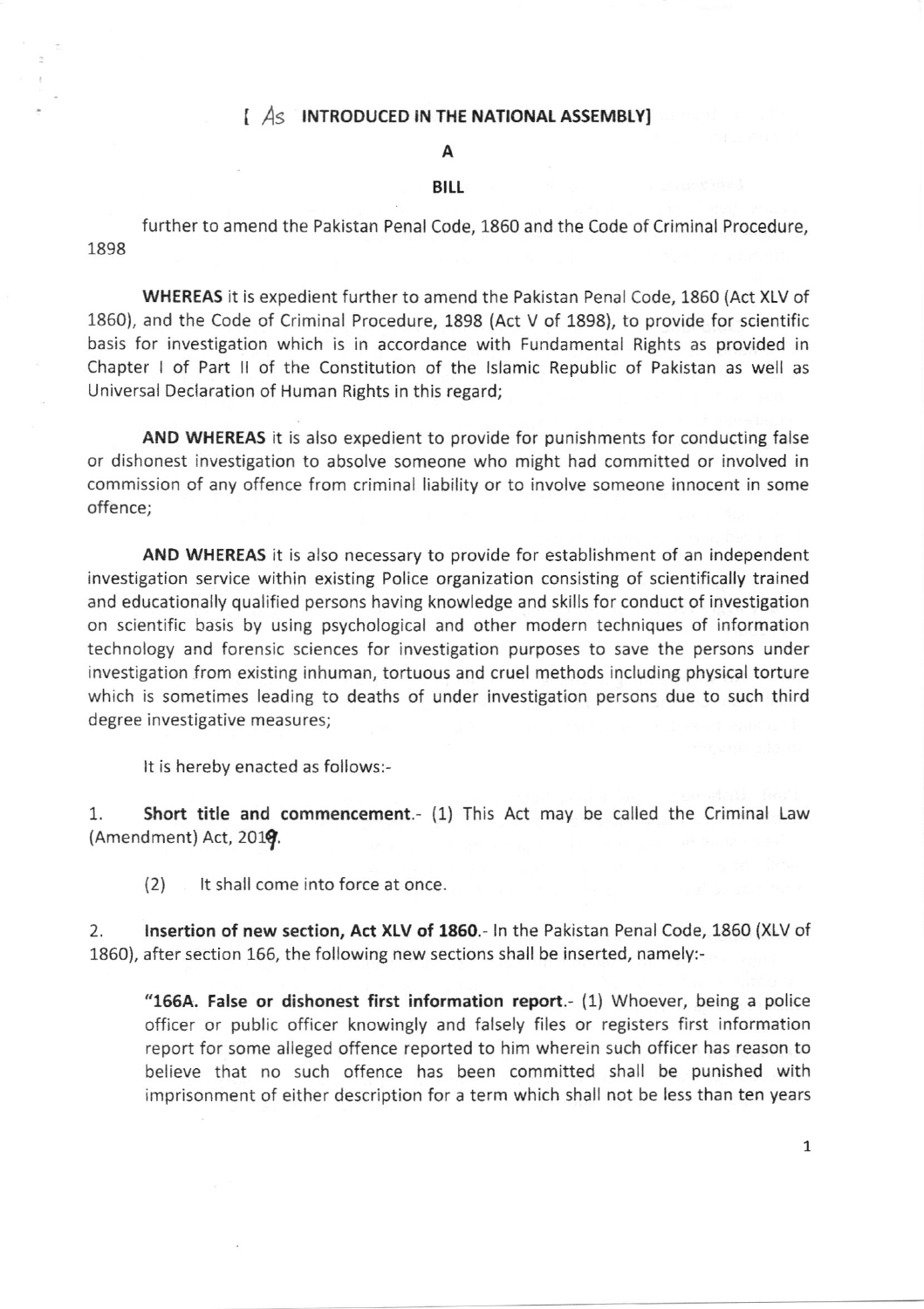and more than fourteen years and with fine which shall not be less than rupees ten hundred thousand.

**Explanation I.**- The court while concluding a trial of any offence will also clearly give findings whether first information report was bona fide or with some pre-planned motive on behalf of the person reported for registration of such first informatlon report in collusion and collaboration with concerned officer of the police.

**Explanation II.**- Where a court of trial will conclude in its findings that first information reports was false or dishonest, the court shall also award punishment under sub-section (1) to such persons if there is no further need of evidence to prove such offence or direct for registration of first information report so that requirements of law be fulfilled by formal investigations for determination of liability of each and every person and for their trial for punishment under sub-section (1).

(2) Notwithstanding anything contained in any other law for the time being in force, half of the amount irnposed as a fine under sub-section (1) shall be paid to the aggrieved person as compensation.

(3) lmposition and payrnent of fine under sub-section (2) shall not limit the right of any aggrieved person for damages by initiating necessary legal proceedings in <sup>a</sup> civil court.

(4) Notwithstanding anything contained in sub-section  $(1)$ ,  $(2)$  or  $(3)$ , the officer shall also be liable to disciplinary proceedings under relevant efficiency and discipline rules for perfornance of his official functions if such person is a civil or public servant.

1668, Dishonest or false investigation, etc.- (1) Whoever, being a police officer or public officer responsible for conduct of dishonest or false investigation of any offence shall be punished with imprisonment of either description for a term which shall not be less than ten years and more than fourteen years and with fine which shall not be less than rupees ten hundred thousand.

Explanation I.- The court while concluding a trial of any offence will also clearly give findings whether investigation proceedings was conducted honestly and fairly in accordance with law fulfilling all legal and procedural requirements necessary for such investigations or not.

Explanation II.- Where a court of trial will conclude in its findings that investigation proceedings was not honest and fair under the relevant law, the court shall also award punishment under sub-section (1) to such investigating officers if there is no

2